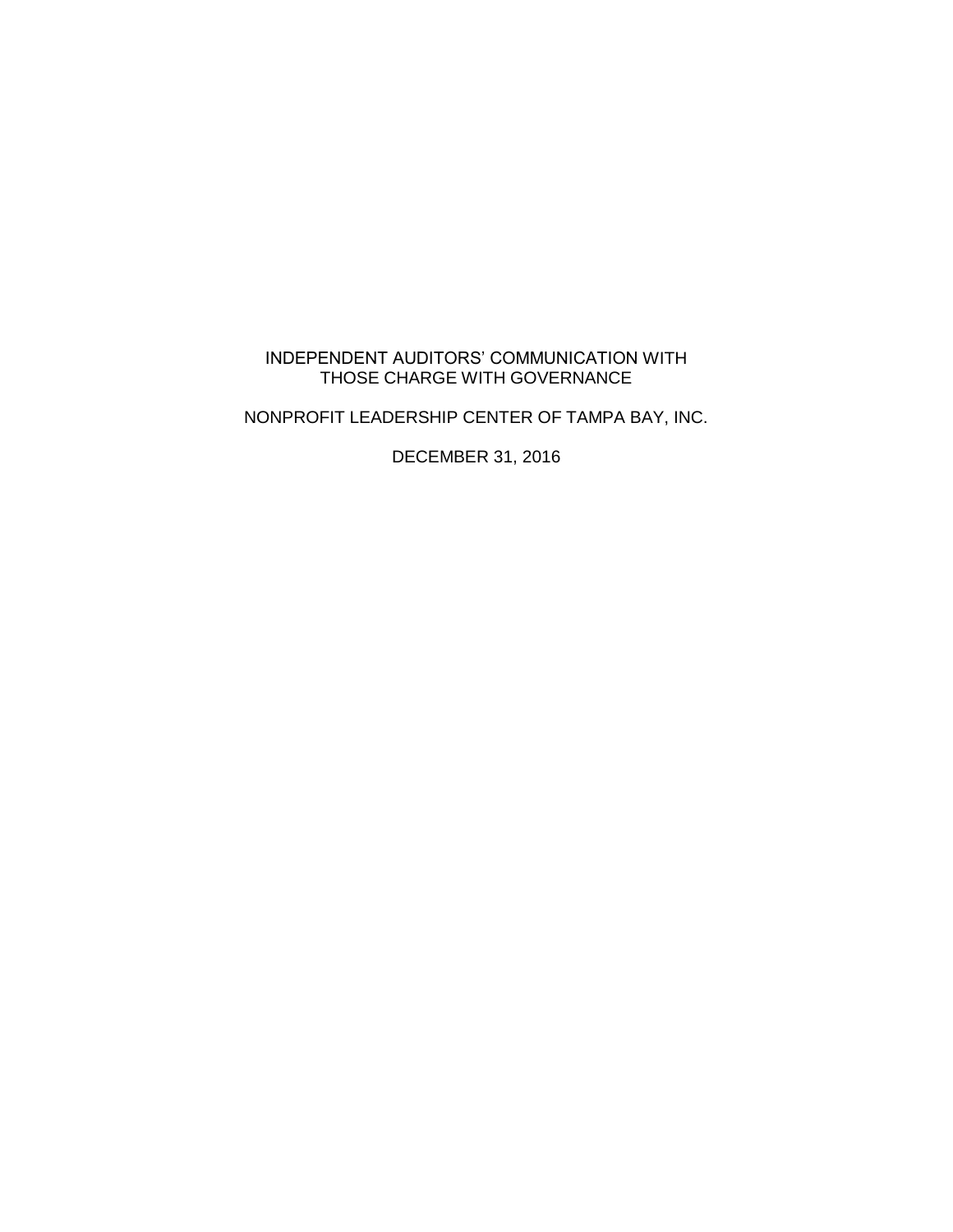

**RIVERO, GORDIMER & COMPANY, P.A. CERTIFIED PUBLIC ACCOUNTANTS**

Member American Institute of Certified Public Accountants Florida Institute of Certified Public Accountants

Herman V. Lazzara Stephen G. Douglas Marc D. Sasser Michael E. Helton<br>
Sam A. Lazzara Christopher F. Terrigino Sam A. Lazzara Christopher F. Terrigino James K. O'Connor Jonathan E. Stein Cesar J. Rivero, of Counsel Richard B. Gordimer, of Counsel

To the Board of Directors Nonprofit Leadership Center of Tampa Bay, Inc.

We have audited the financial statements of Nonprofit Leadership Center of Tampa Bay, Inc. (the "Center") for the year ended December 31, 2016, and have issued our report thereon dated March 17, 2017. Professional standards require that we provide you with information about our responsibilities under generally accepted auditing standards and *Government Auditing Standards*, as well as certain information related to the planned scope and timing of our audit. We have communicated such information in our engagement letter to you dated January 4, 2017. Professional standards also require that we communicate to you the following information related to our audit.

### Significant Audit Findings

## *Qualitative Aspects of Accounting Practices*

Management is responsible for the selection and use of appropriate accounting policies. The significant accounting policies used by the Center are described in Note A to the financial statements. No new accounting policies were adopted and the application of existing policies was not changed during 2016. We noted no transactions entered into by the Organization during the year for which there is a lack of authoritative guidance or consensus. All significant transactions have been recognized in the financial statements in the proper period.

Accounting estimates are an integral part of the financial statements prepared by management and are based on management's knowledge and experience about past and current events and assumptions about future events. Certain accounting estimates are particularly sensitive because of their significance to the financial statements and because of the possibility that future events affecting them may differ significantly from those expected. The most sensitive estimates affecting the financial statements were:

- 1. Management's estimate of the useful lives of capital assets is based on historical experience, physical condition, and external factors affecting future utility. We evaluated the key factors and assumptions used to develop the estimated useful lives in determining that it is reasonable in relation to the financial statements taken as a whole.
- 2. Management's estimate of the functional allocation of expenses is based on the time spent by employees on various functions, purpose of the expense, and historical experience of how shared expenses are utilized. We evaluated the key factors and assumptions used to develop the estimated useful lives in determining that it is reasonable in relation to the financial statements taken as a whole.

The financial statement disclosures are neutral, consistent, and clear.